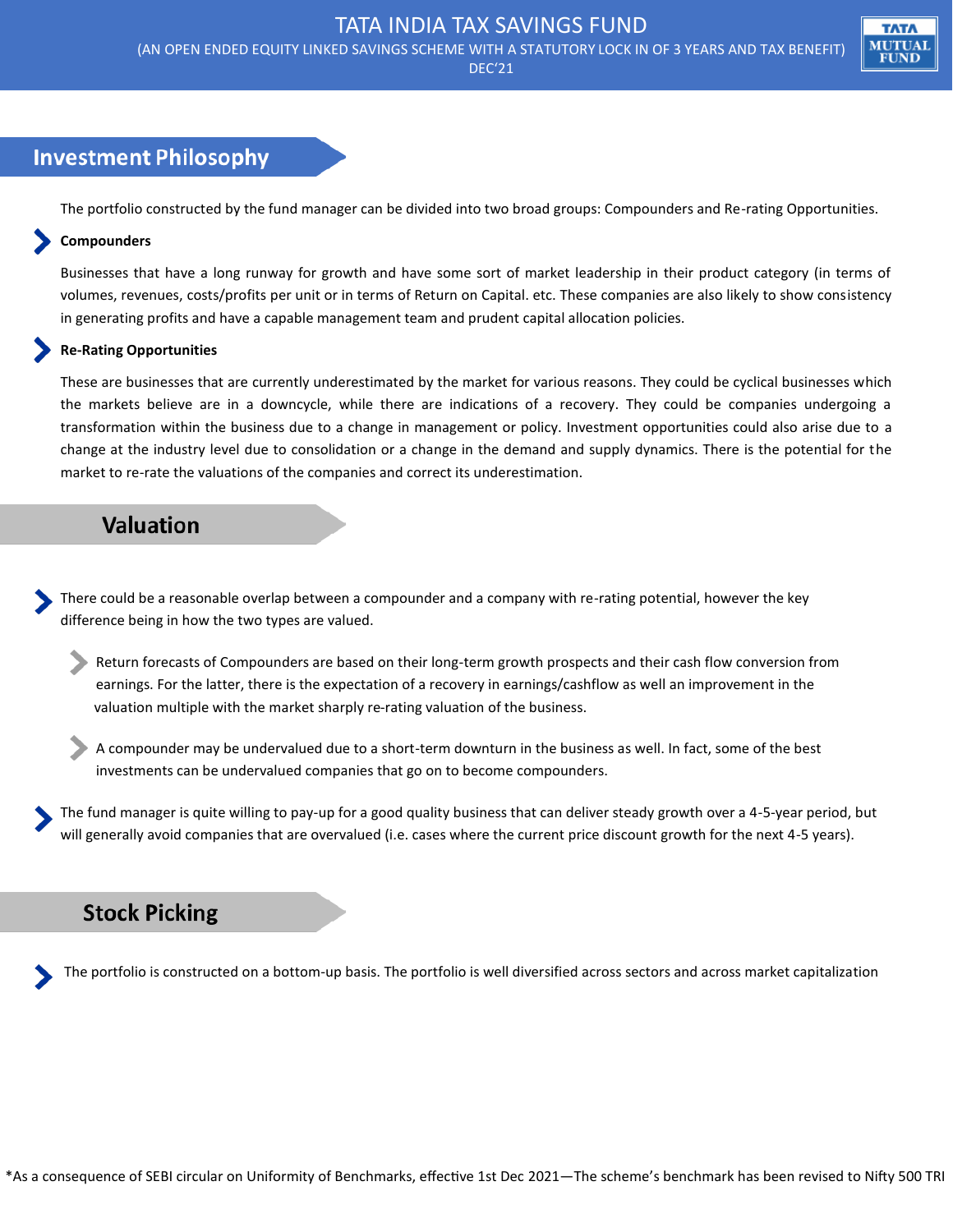## **Economic Outlook**

The Indian economy has rebounded strongly from the shocks of the Covid waves, despite fears of job and/or income losses. Most sectors are reporting closer to pre-Covid or higher revenues, barring a few.

Over the last few years, the Indian economy has been jolted by Demonetization in 2016, GST implementation in 2017, NBFC crisis in 2018 leading to a credit squeeze, and finally the pandemic bringing a complete standstill.

Despite the repeated crises across sectors, consumer sentiment has remained resilient. This shows that India's demographic dividend is resilient, raising faith in the Indian growth story. The markets are reflecting this confidence with a higher than average multiple.

## **Market Outlook**

The optimism in the markets and expectation of growth has resulted in above average valuations.

However, there is a large segment of the market that is trading at or below their long-term average valuations. This can be seen in the Financial Services sector, where the frontline private players are near/above long-term average valuations, while many corporate or PSU banks are less richly valued.

This can be seen across several sectors such as consumer goods and automobiles, with the frontline players commanding higher valuations, while others languish at below average multiples.

The reason for this dichotomy is that the markets expect the recovery to take hold first among the frontline/structural names and then later percolate down towards the smaller player or cyclical segments within the sector.

Thus, while the index valuations may be high, there are also investment opportunities available in sections of the market that are under-appreciated.

### **Portfolio Positioning**

Our portfolio is sharply positioned to benefit from the expected economic recovery. The fund has taken positions in growth oriented and cyclical companies rather than more defensive names.

The fund is underweighted in IT and consumer staples. The fund is overweight in private sector banks, automobiles (especially in the utility vehicles, commercial vehicles, and tractors). The fund also holds significant positions in cement, manufacturing, and industrials, which are cyclical businesses, likely to benefit from an economic recovery.

The fund has taken an overweight position in healthcare, plus a few individual picks in sectors like telecom and chemicals.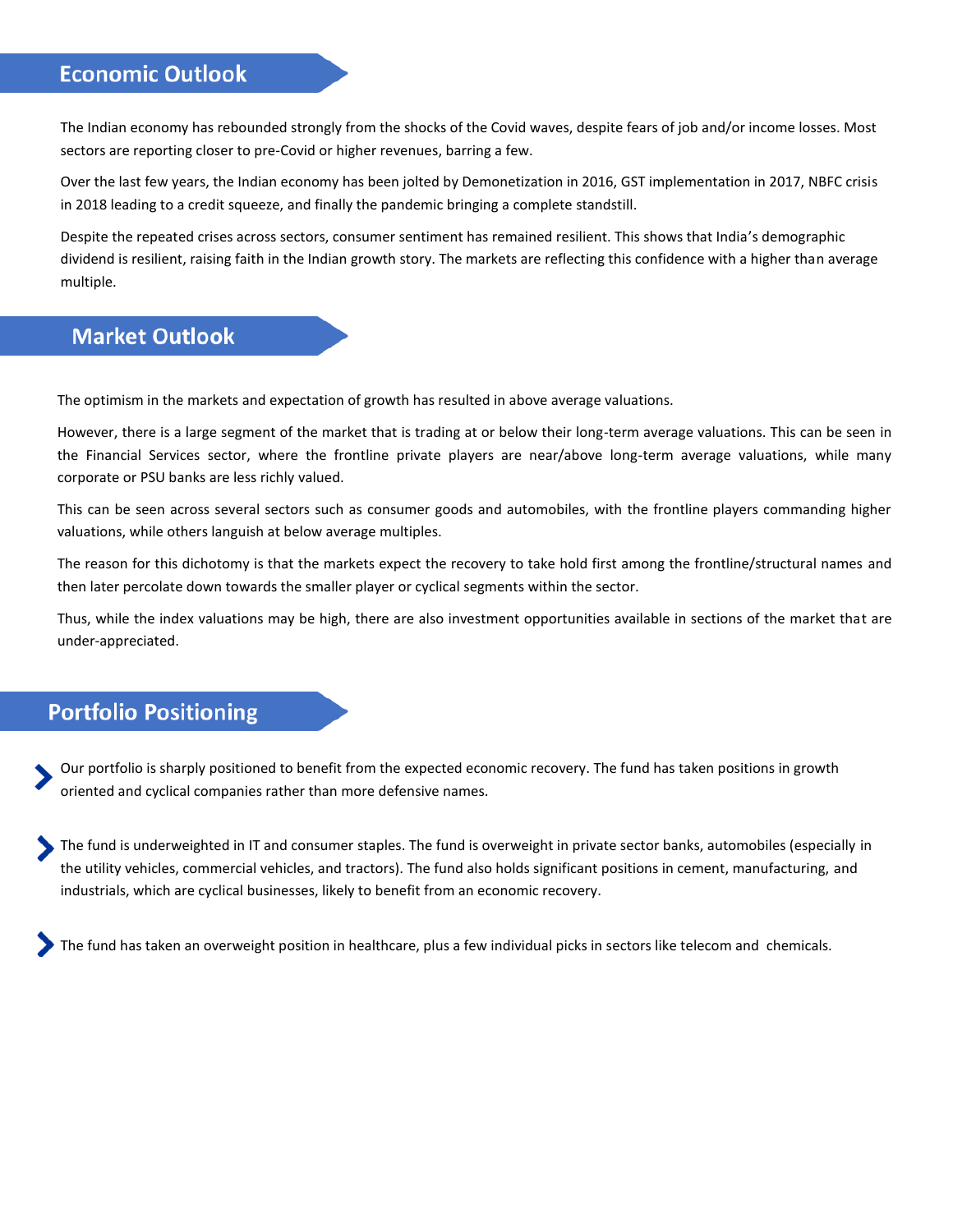# **Fund Performance**

#### **NAV Movement since FY00 (Rebased to 100)**



#### **Risk Metrics (on the basis of past 3 year performance)**

| <b>Statistic</b> | <b>Fund</b> | <b>Sensex</b> |
|------------------|-------------|---------------|
| Std. Dev         | 22.11       | 21.87         |
| Sharpe Ratio     | 0.20        | 0.21          |
| Portfolio Beta   | 0.98        | 1.00          |
| R Squared        | 0.95        | 1.00          |
| Treynor          | 1.26        | 1.29          |
| Jenson           | $-0.03$     | ΝA            |

#### **Performance in SEBI format**

| <b>Returns</b>                                     | <b>Tata India Tax Savings Fund</b> |         | <b>S&amp;P BSE Sensex TRI</b> |         |
|----------------------------------------------------|------------------------------------|---------|-------------------------------|---------|
| <b>Period</b>                                      | <b>Return %</b>                    | Rs.     | <b>Return %</b>               | Rs.     |
| 1 Year                                             | 34.18%                             | 13,451  | 30.28%                        | 13,056  |
| 3 Year                                             | 16.86%                             | 15,964  | 17.67%                        | 16,301  |
| 5 Year                                             | 15.47%                             | 20,534  | 17.80%                        | 22,697  |
| Since Inception                                    | 18.78%                             | 831,930 | 13.40%                        | 252,880 |
| Managed By: Tejas Gutka (Managing Since 09-Mar-21) |                                    |         |                               |         |

# **FUND SNAPSHOT**

| Top 10 Holding (%)      |      |           |  |
|-------------------------|------|-----------|--|
| Company                 | Fund | Benchmark |  |
| Infosys Ltd             | 8.30 | 9.98      |  |
| ICICI Bank Ltd          | 8.21 | 7.81      |  |
| State Bank Of India     | 5.90 | 2.79      |  |
| <b>HDFC Bank Ltd</b>    | 5.87 | 10.30     |  |
| Reliance Industries Ltd | 5.62 | 12.28     |  |
| <b>HDFC</b>             | 4.35 | 7.63      |  |
| Bharti Airtel Ltd       | 3.34 | 2.78      |  |
| Axis Bank Ltd           | 3.32 | 2.83      |  |
| Tata Motors Ltd         | 2.38 |           |  |
| Larsen & Toubro Ltd     | 2.38 | 3.36      |  |

| <b>Sector wise Allocation (%)</b>   |       |                  |  |
|-------------------------------------|-------|------------------|--|
| Sector                              | Fund  | <b>Benchmark</b> |  |
| <b>Financial Services</b>           | 35.65 | 40.83            |  |
| ΙT                                  | 13.08 | 19.22            |  |
| Industrial Manufacturing            | 7.65  |                  |  |
| Oil & Gas                           | 7.57  | 12.28            |  |
| Automobile                          | 7.02  | 3.41             |  |
| Pharma                              | 5.57  | 2.18             |  |
| Construction                        | 4.99  | 3.36             |  |
| Consumer Goods                      | 4.19  | 11.20            |  |
| Telecom                             | 3.34  | 2.78             |  |
| <b>Cement &amp; Cement Products</b> | 2.97  | 1.35             |  |